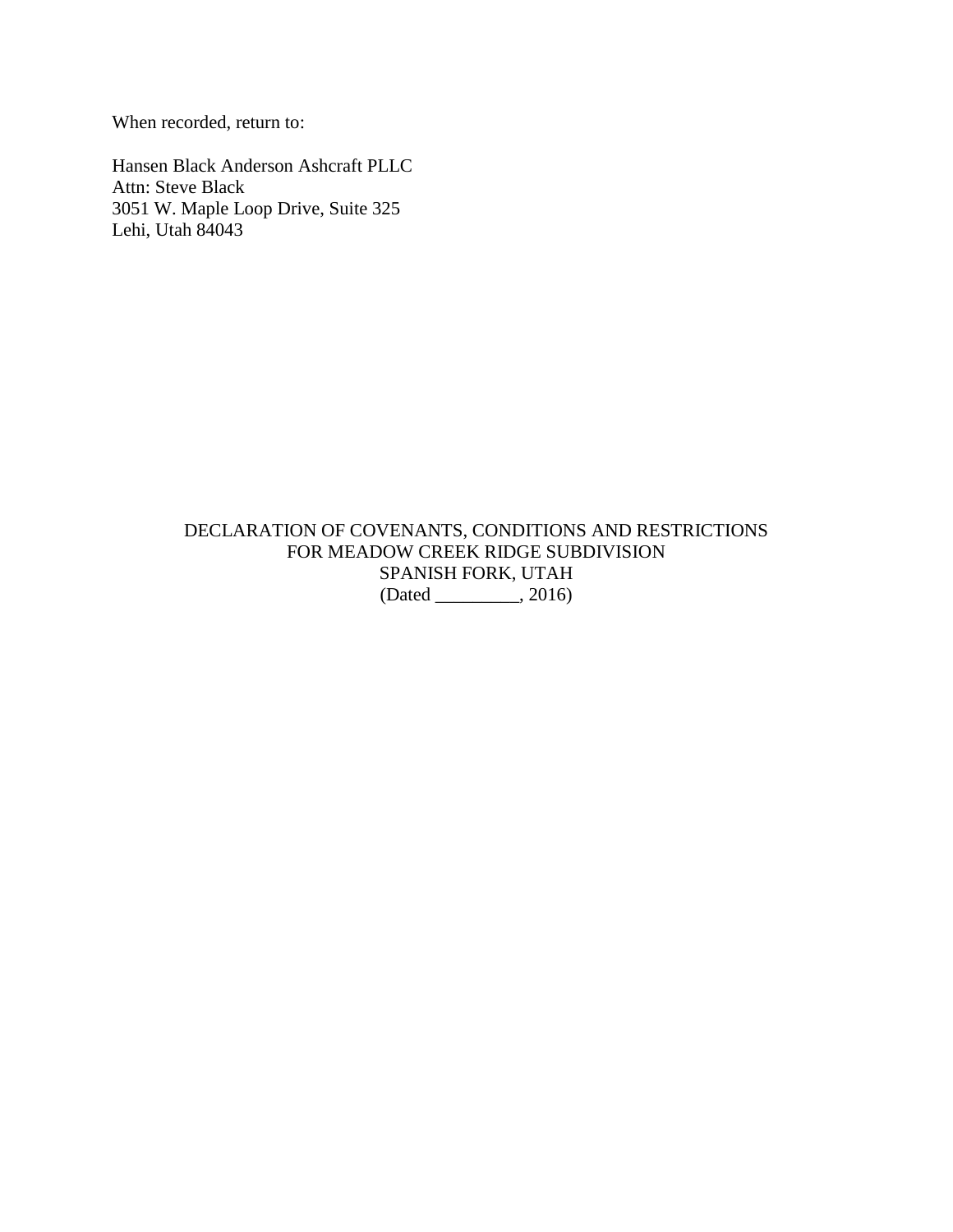# DECLARATION OF COVENANTS, CONDITIONS, RESTRICTIONS, AND EASEMENTS FOR MEADOW CREEK RIDGE SUBDIVISION

This Declaration is made effective as of \_\_\_\_\_\_\_\_\_, 2016, by Meadow Creek Subdivision, LLC, a Utah limited liability company ("**Declarant**").

### RECITALS:

A. Declarant is the owner of certain real property in Utah County, Utah, particularly described on Exhibit A attached hereto (the "**Property**"). Declarant desires to develop all or portions of the Property as a residential subdivision to be known as "Meadow Creek Ridge."

B. Declarant will develop and convey all of the lots within the subdivision subject to the protective covenants, conditions and restrictions set forth in this Declaration, which covenants, conditions and restrictions shall be deemed to be covenants running with the land and mutually burdening and benefiting each of the Lots within the subdivision. The subdivision may be developed in multiple phases.

C. Declarant reserves the right to subject additional property ("**Additional Property**") to the terms and conditions of this Declaration at a later time by recording an instrument against all or a portion of such Additional Property that subjects it to the terms and provisions of this Declaration.

#### DECLARATION:

DECLARANT HEREBY DECLARES that all of the Lots within the Property shall be held, sold, conveyed, encumbered, leased, used, occupied and improved subject to the protective covenants, conditions, restrictions and equitable servitudes set forth in this Declaration, all of which are created for the mutual benefit of the Owners. It is the intention of the Declarant in imposing these covenants, conditions and restrictions to protect and enhance the property values and aesthetic values of the Lots by eliminating inconsistent uses or improvements, protecting the appearance and quality of the Improvements, and protecting Owners' ability to use and enjoy their Lots without unreasonable interference from or nuisances created by other Owners, all for the mutual protection and benefit of the Owners as a whole. The covenants, conditions and restrictions are intended to, and shall in all cases run with the title of the land, and be binding upon the successors, assigns, heirs, lien holders, and any other person holding any interest in the Lots, and shall inure to the benefit of all other Lots located within the Property.

### 1. DEFINITIONS

As used in this Declaration, the terms set forth below will have the following meanings:

1.1. "**Additional Property**" means any land, whether or not owned by Declarant, which is made subject to this Declaration as provided in Section 2.2.

1.2. "**Architectural Guidelines**" means the architectural, design and construction guidelines and review procedures adopted pursuant to Section [5.1\(c\),](#page-5-0) as they may be amended form time to time.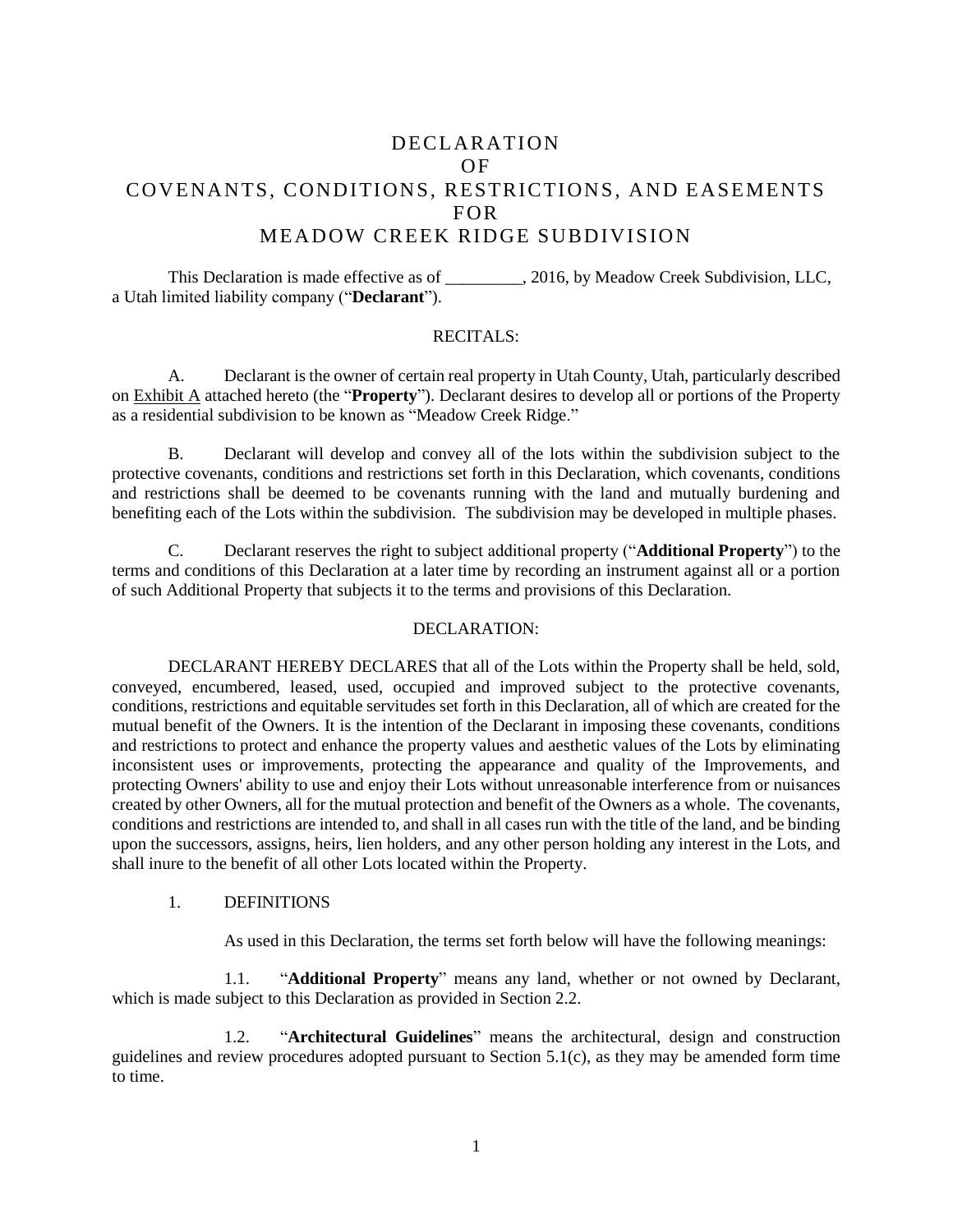1.3. "**Committee**" means the Meadow Creek Architectural Review Committee appointed pursuant to Section [5.](#page-5-1)

1.4. "**City**" means Spanish Fork City, Utah.

1.5. "**Declarant**" means Meadow Creek Subdivision, LLC, a Utah limited liability company, and its successors and assigns if such successor or assignee should acquire all or a portion of Declarant's interest in the Property and a recorded instrument executed by Declarant assigns to the transferee all of Declarant's rights under this Declaration.

1.6. "**Declarant Control Period**" means the time period in which (i) Declarant is the Owner of at least one (1) of the Lots; and (ii) Declarant has not appointed replacement members of the Committee. Declarant, in its sole and absolute discretion, may terminate the Declarant Control Period at any time by giving notice to the Owners and appointing replacement members of the Committee as further described in Section [5.1\(b\).](#page-5-2) In no event may the Declarant Control Period exceed twenty (20) years from the date of recording this Declaration with the Utah County Recorder's Office.

1.7. "**Declaration**" means all of the covenants, conditions, restrictions and charges set forth in this instrument, together with any rules or regulations promulgated hereunder, as the same may be amended or supplemented from time to time in accordance with the provisions hereof, including the provisions of any supplemental declaration annexing Additional Property.

1.8. "**Improvement**" means all structures and appurtenances of every type and kind, including but not limited to buildings, dwellings, garages, storage buildings, sheds, walkways, retaining walls, sprinklers, pipes, driveways, fences, landscaping, pools, decks, stairs, poles, lighting, signs, satellite dishes or other antennas, and any mechanical equipment located on the exterior of any building.

1.9. "**Lot**" means any separately numbered and individually described parcel of land shown as a Lot on a Plat and intended for private use and ownership.

1.10. "**Mortgage**" means a recorded mortgage, deed of trust or other security agreement creating a lien on a Lot or a portion of the Property as security for the payment of indebtedness.

1.11. "**Mortgagee**" means a mortgagee, beneficiary or other secured party under a Mortgage.

1.12. "**Owner**" means the person or persons, including Declarant, owning record title to any Lot, but does not include a tenant or holder of a leasehold interest or a person holding only a security interest in a Lot. The rights, obligations and other status of being an Owner commence upon acquisition of the ownership of a Lot and terminate upon disposition of such ownership, but termination of ownership will not discharge an Owner from obligations incurred prior to termination.

1.13. "**Person**" means a natural person, a corporation, a partnership, a limited liability company, a trustee, or any other legal entity.

1.14. "**Plat**" means and refers to the following duly approved and recorded plats:

(a) The plat filed herewith in the office of the Utah County Recorder, entitled Meadow Creek Ridge Subdivision; and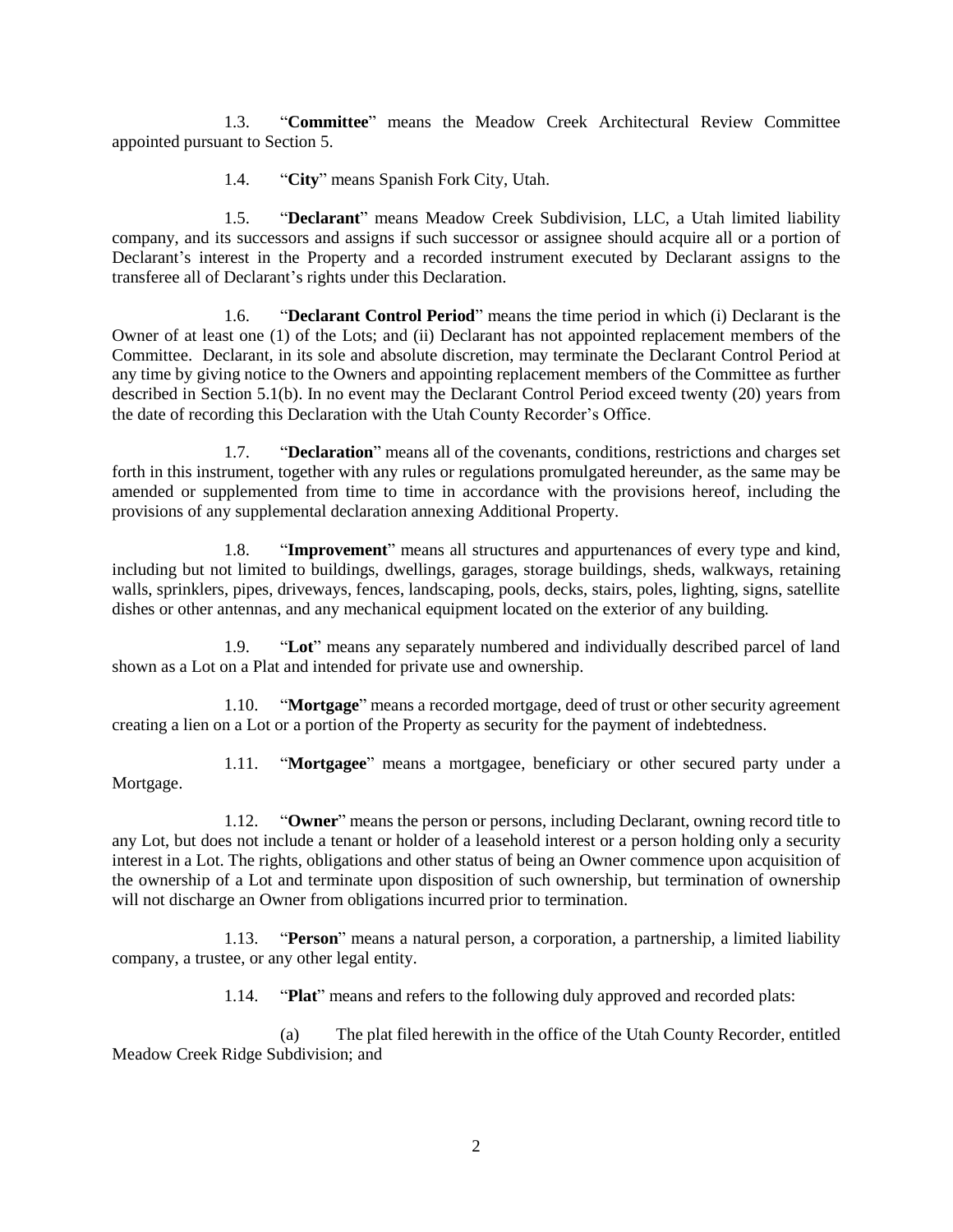(b) Any plat(s) including any Additional Land, but only after the recordation of such plat(s) and only if and after the recordation (in accordance with Sectio[n 2.2](#page-3-0) hereof) of supplement(s) to the Declaration adding the real property covered by such plat(s) to the Project and subjecting such real property to the Declaration.

1.15. "**Project**" means Meadow Creek Ridge Subdivision, as shown on the Plat and governed by this Declaration. The Project is separated into multiple phases, and is intended to include at least 118 Lots.

1.16. "**Property**" means the land described on Exhibit A and any other Additional Property that may be made subject to the terms of this Declaration by the recordation of a supplement to this Declaration as permitted hereunder.

1.17. "**Public Areas**" means public streets and other areas dedicated to the public or established for public use pursuant to the Plat, or in accordance with this Declaration or any supplement annexing Additional Property.

1.18. "**Residence**" means a building located upon a Lot and designated for separate residential occupancy.

1.19. "**State**" means the state of Utah.

### 2. PROPERTY SUBJECT TO THIS DECLARATION

2.1. Binding Effect. The Property will be held, conveyed, hypothecated, encumbered, used, occupied and improved only in accordance with the provisions of this Declaration, which provisions will run with the Property and will be binding upon all parties having or acquiring any right, title or interest in the Property or any part thereof and will inure to the benefit of each Owner thereof.

<span id="page-3-0"></span>2.2. Annexation of Additional Property. Declarant may from time to time and in its sole discretion annex to the Property as Additional Property any real property now or hereafter acquired by it, and may also from time to time and in its sole discretion permit other holders of real property to annex the real property owned by them to the Property. The annexation of such real property will be accomplished as follows:

(a) The owner or owners of such real property will record a supplement to this Declaration which will be executed by or bear the approval of Declarant and will, among other things, describe the real property to be annexed, establish land classifications for the Additional Property, establish any additional limitations, uses, restrictions, covenants and conditions which are intended to be applicable to such property, and declare that such property is held and will be held, conveyed, hypothecated, encumbered, used, occupied and improved subject to this Declaration.

(b) The property included in any such annexation will thereby become a part of the Property and this Declaration, and Declarant will have and will accept and exercise administration of this Declaration with respect to such property.

(c) Notwithstanding any provision apparently to the contrary, a supplement recorded with respect to any Additional Property may: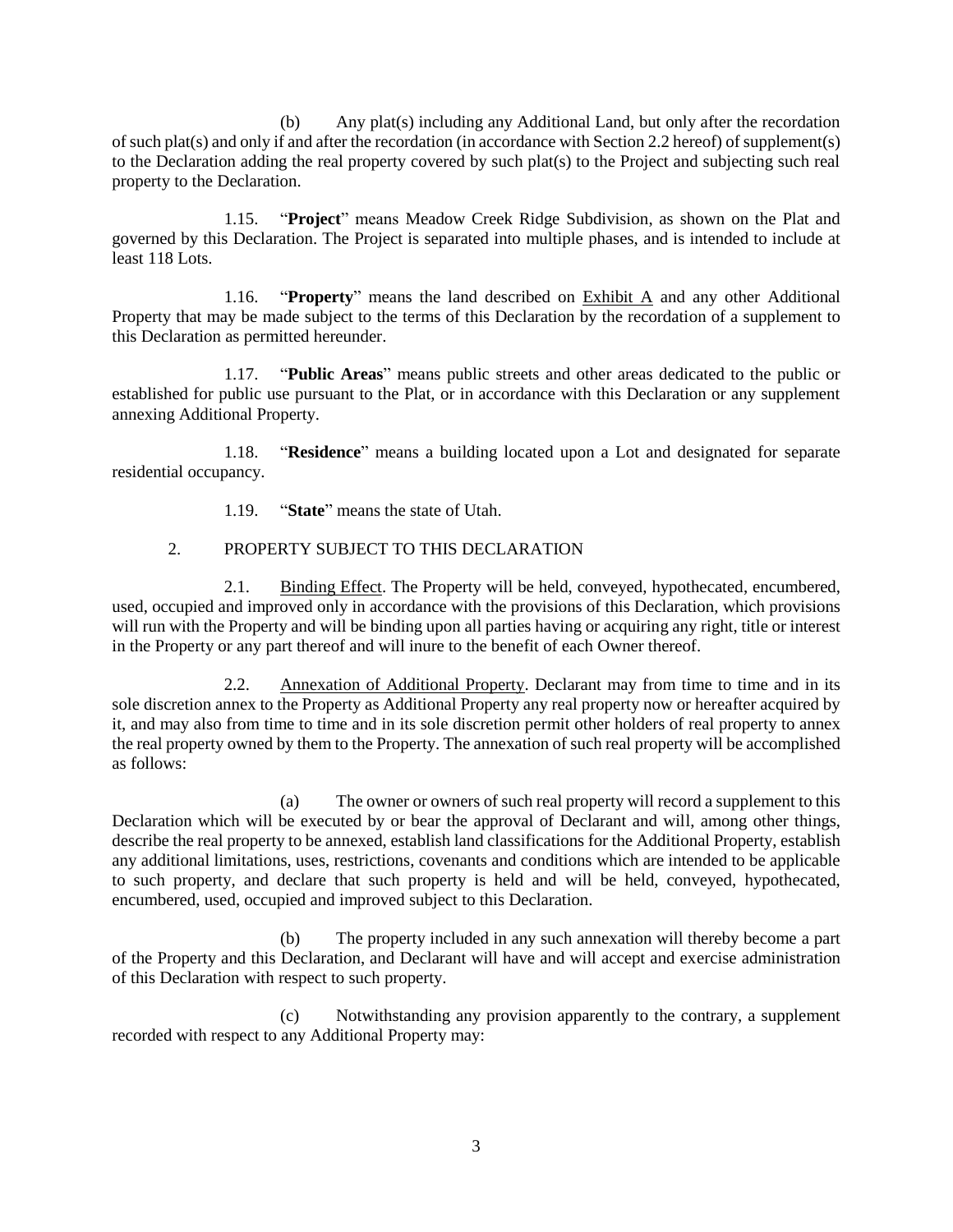(i) establish such new land classifications and such limitations, uses, restrictions, covenants and conditions with respect to such property as Declarant may deem to be appropriate for the development of the Additional Property;

(ii) with respect to existing land classifications, establish additional or different limitations, uses, restrictions, covenants and conditions with respect to such property as Declarant may deem to be appropriate for the development of such Additional Property; and

(iii) incorporate provisions contained in this Declaration with or without modification to become applicable to the Additional Property without a requirement that such provisions be repeated in the supplement applicable to the Additional Property.

(d) There is no limitation on the number of Lots which Declarant may create or annex to the Property, except as may be established by the City.

(e) Declarant does not agree to build any specific future Improvement, but does not choose to limit Declarant's right to add additional Improvements.

2.3. Withdrawal of Property. Declarant may withdraw property from the Property only by a duly adopted amendment to this Declaration, except that Declarant may withdraw all or a portion of a phase of the Property or any Additional Property at any time prior to the sale of the first Lot in the applicable phase of the Property or Additional Property, as applicable. Such withdrawal will be by a declaration executed by Declarant and recorded in the office of the Utah County Recorder.

3. LAND CLASSIFICATIONS

3.1. Land Classifications within Property. All land within the Property is included in one or another of the following classifications:

(a) The Lots;

(b) Public Areas, which will be the areas designated as streets, sidewalks, detention basins, or public open space, if any, on the Plat.

### 4. PROPERTY RIGHTS IN LOTS

4.1. Use and Occupancy. The Owner of a Lot will be entitled to the exclusive use and benefit of such Lot, except as otherwise expressly provided in this Declaration, but the Lot will be bound by and the Owner will comply with the restrictions contained in and all other provisions of this Declaration and the provisions of any supplement to this Declaration.

4.2. Right of Entry. Declarant may at any reasonable time, and from time to time at reasonable intervals and upon reasonable notice to the Lot Owner under the circumstances, enter upon any Lot for the purpose of determining whether or not the use and/or Improvements of such Lot are in compliance with this Declaration and in connection with the installation or maintenance of Improvements on the Property. No such entry will be deemed to constitute a trespass or otherwise create any right of action in the Owner of such Lot.

4.3. Construction Easement. Declarant hereby reserves unto itself, a temporary construction easement over each Lot to the extent reasonably necessary with respect to the installation of utilities for the benefit of the Project or Improvements on adjacent Lots, and as needed for the continued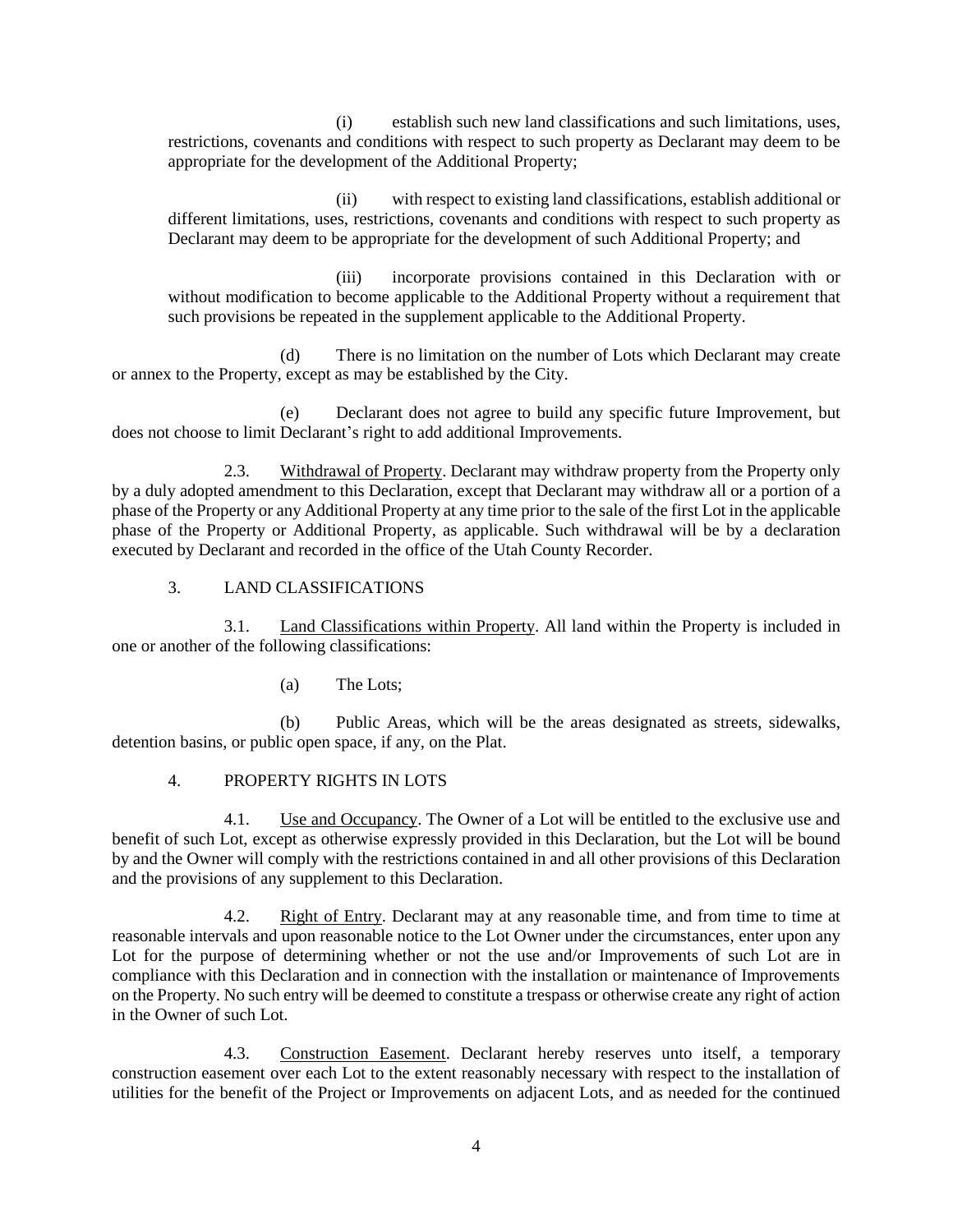construction of the Project; *provided however*, that Declarant shall not unreasonably interfere with an Owner's use of its Lot. Notwithstanding any other provision herein, such construction easement will terminate 120 days after Declarant first begins installation of any utilities or Improvements adjacent to the applicable Lot.

### <span id="page-5-1"></span>5. ARCHITECTURAL REVIEW

#### 5.1. Committee.

(a) Purpose. In order to create, maintain and improve the Project as a pleasant and desirable environment, to establish and preserve a harmonious design for the community and to protect and promote the value of the Property, all exterior design, landscaping and changes or alterations to existing use, landscaping and exterior design and development shall be subject to design review by the Meadow Creek Architectural Control Committee (the "**Committee**").

<span id="page-5-2"></span>(b) Creation of Committee. The initial Committee will consist of the Declarant until after expiration of the Development Period. Upon the expiration of the Declarant Control Period, Declarant shall resign as the member of the Committee and appoint three (3) Owners as replacement members of the Committee. Thereafter (of if Declarant does not designate its successors), the Owners shall hold an annual or special meeting for the election of members of the Committee after notice of such meeting is sent by any reasonable means to all Owners in the Project. At such meeting the Owners shall elect three (3) individuals to be members of the Committee by majority vote of the number of Owners present physically or by proxy. At such meeting, each Lot shall be entitled to one vote to be exercised by the Owner thereof. The concurrence of the majority of the members of the Committee shall be necessary to carry out the provisions applicable to the Committee. In the event of death or resignation of any of the members of the Committee, the surviving members of the Committee shall have full authority to appoint another person to fill the said vacancy (subject to the terms and restrictions set forth herein) until the next annual meeting of Owners. Except for Declarant, all members of the Committee must be Owners at the time of their appointment. Should any such member move his/her residence outside of the Project, such member shall be disqualified to serve and the Committee shall declare a vacancy. If the Committee ceases to exist or has less than three (3) members for a period of at least six (6) months, then all approvals or actions required by the 'Committee' hereunder may alternatively be taken by the written consent of fifty percent (50%) of the Owners of Lots that are immediately adjacent to the Lot that is subject of the approval sought. For purposes of this Section 5.1(b), Lots that are considered "immediately adjacent to a Lot" include any Lot that shares a common boundary with the subject Lot, plus the Lot located directly across the street from the subject Lot and up to two Lots located directly diagonal across the street from the subject Lot, as applicable. If the owners of the Lots immediately adjacent to a Lot do not consent to such approval, then alternatively, an owner may obtain the approval required hereunder by obtaining the written consent of at least thirty percent (30%) of the Owners of all the Lots on the Property.

<span id="page-5-0"></span>(c) Architectural Guidelines. The Declarant may at any time prepare separate written Architectural Guidelines which establish standards, rules, regulations, restrictions and guidelines, in addition to those set forth in this Section [5,](#page-5-1) with respect to, but not limited to, design features, architectural styles, exterior colors and materials, details of construction, location and size of structures, landscaping and other matters requiring approval by the Committee pursuant to this Declaration. The Architectural Guidelines will also specify the content of the Application that must be submitted to the Committee by an Owner seeking approval of proposed Improvements and will establish the procedures for submitting the Application. The Architectural Guidelines are incorporated herein and will be deemed to be a part of this Declaration and will be binding on all Owners and their agents, provided the Architectural Guidelines may contain general provisions applicable to the entire Property. In the event of a conflict between the Architectural Guidelines and this Declaration, this Declaration will prevail. The Architectural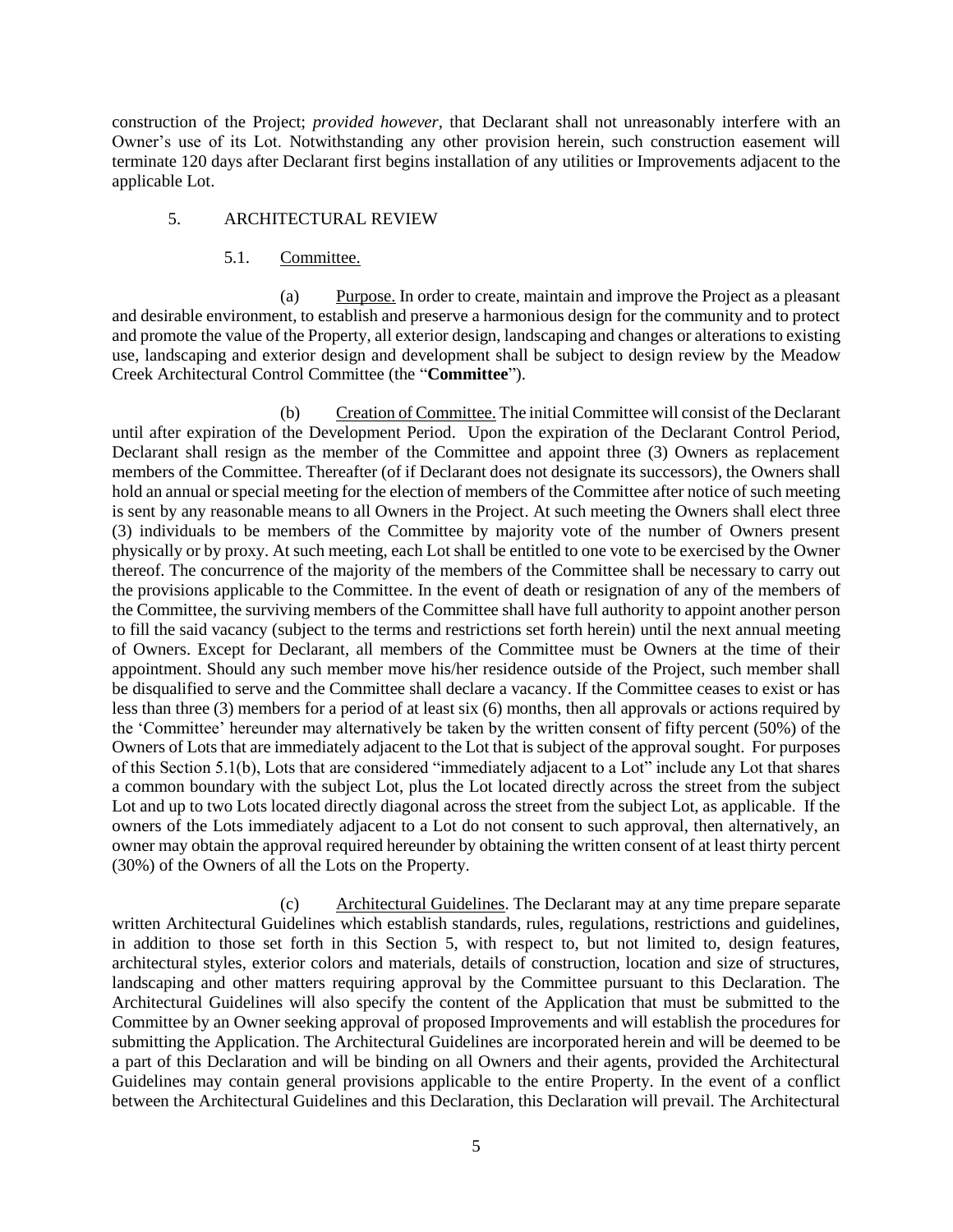Guidelines are not the exclusive basis for Committee decisions, and compliance with the Architectural Guidelines does not guarantee approval of any Application. The Committee will make the Architectural Guidelines available to Owners and builders who seek to construct Improvements. The Declarant may amend the Architectural Guidelines from time to time. After the end of the Declarant Control Period, the Architectural Guidelines may not be amended without the affirmative vote of at least thirty percent (30%) of all Owners of the Lots.

(d) Committee Approval for Improvements. No Improvements of any kind, including, without limitation, the construction of any Residence, garage, outbuilding, shed, parking area, driveway, tennis court, walkway, swimming pool, pool, solar panel array, or any other permanent structure may be constructed, erected or installed on the Property without the approval of the Committee. No excavation, grading, filling, or draining will be made without the approval of the Committee. No approval will be required to repaint the exterior of a structure in accordance with the originally approved color scheme or to rebuild in accordance with originally approved plans and specifications. Any Owner may remodel, paint, or redecorate the interior of its Residence without approval. All Residences constructed on the Lots will be designed by and built in accordance with the plans and specifications of a licensed architect. This Section will not apply to Declarant's activities on the Property. Unless otherwise specified in this Declaration or the Architectural Guide "approval" of the Committee will mean advance written approval.

(e) Enforcement. In the event of violation of any of the provisions of this Declaration, the Committee is authorized and empowered to take such action as may be necessary to restrain or enjoin the violations of these codes and covenants. All costs, including attorneys' fees, of such enforcement shall be borne by the Owners who are in violation of this Declaration.

(f) Powers of the Committee. The Committee is hereby authorized to perform (or to retain the services of one or more consulting architects; landscape architects, or urban designers, who need not be licensed to practice in the State of Utah, to advise and assist the Committee in performing) the design review functions prescribed in this Declaration and to carry out the provisions set forth herein.

5.2. General Requirements. All Residences and other Improvements on the Lots shall comply with the design, zoning, and building standards set forth in the Spanish Fork Municipal Code (the "**City Design Standards**"), the Architectural Guidelines, and any development requirement enacted by the City from time to time that applies to the Project.

5.3. Submission to Committee. The Owner (other than Declarant) seeking to construct Improvements ("**Applicant**") will submit an application ("**Application**") to the Committee for review, as specified in the Architectural Guidelines. The required Application materials may include:

- (a) two full-size sets and one half-size set of architectural plans;
- (b) two full-size and one half-size copy of the site plan with placement on the

Lot;

- (c) color samples of exterior façade, including brick and stone; and
- (d) one full-size and one half size landscape drawing.

Plans should show site layout, exterior elevations and building heights on each elevation, exterior materials and colors, and drainage. Landscaping plans must be approved by the Committee prior to installation of landscape. The Architectural Guidelines and the Committee may require the submission of such additional information as may be reasonably necessary to consider any Application, and may also waive certain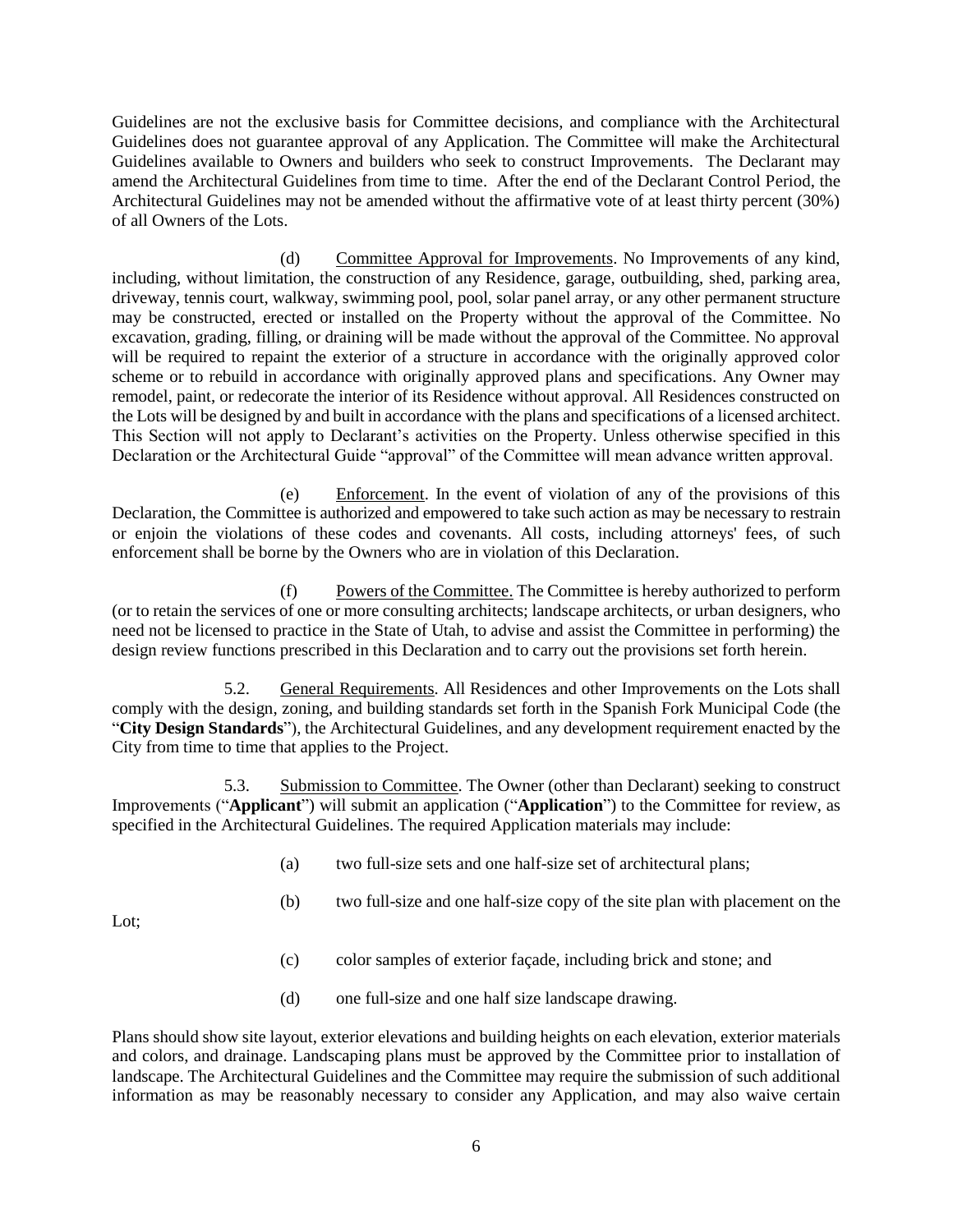submission requirements for proposed Improvements of a minor nature (e.g., sprinklers, pipes, fences, landscaping, decks, stairs, poles, lighting, satellite dishes or other antennas).

5.4. Standard. The Committee will have the right to approve any Application if the Committee reasonably determines that proposed Improvements are consistent with, among other things, (a) the architectural character and nature, shape, color, size, material, location and kind of all proposed Improvements, taking in consideration the aesthetic quality of any structure with respect to height, form, proportion, volume, sitting and exterior materials; (b) the adequacy of Lot dimensions for proposed Improvements; (c) the conformity and harmony of exterior design with neighboring Lots and Improvements; (d) the relation of topography, grade and finished ground elevations to that of neighboring Lots and Improvements per the approved grading plan; (e) the screening of mechanical and other installations; (f) the functional appropriateness with respect to drainage, utility service systems and lighting; and (g) the extent and quality of landscaped areas, and (h) the Spanish Fork Municipal Code and the Architectural Guidelines.

5.5. Approval Procedure. The Committee will make a determination on each Application within 30 days after receipt of a completed Application and all required information. Each submittal will be considered on a case by case basis based on the then existing facts and circumstances. The Committee may (a) approve the Application, with or without conditions; (b) approve a portion of the Application and disapprove other portions; or (c) disapprove the Application. The Committee will notify the Applicant in writing of its decision within five (5) business days thereafter. In the case of disapproval, the Committee will specify the reasons for disapproval and/or offer suggestions for curing any objections.

5.6. Fees; Assistance. The Committee may collect a reasonable fee – in an amount established by the Committee – to reimburse the Committee for actual out of pocket expenses incurred in connection with reviewing an Application ("**Review Fee**") and may require the Review Fee to be paid in full before the Committee reviews an Application. The Review Fee may include the reasonable cost of having the Application reviewed by architects, engineers, or other professionals whom the Committee may employ as it deems necessary to perform the review of the Application.

5.7. Majority Action. Except as otherwise provided in this Declaration, a majority of the members of the Committee will have the power to act on behalf of the Committee, without the necessity of a meeting and without the necessity of consulting the remaining members of the Committee. The Committee may render its decision only by written instrument setting forth the action taken by the consenting members.

5.8. Liability. An Owner may not rely on any approval provided by the Declarant of the Committee as ratification, certification, or substantive approval of the Improvements to be constructed by the Owner, and Owner assumes all risks with respect to completion of such Improvements. Neither the Committee nor any member thereof will be liable to any Owner, occupant, builder or developer for any damage, loss or prejudice suffered or claimed on account of any action or failure to act of the Committee or a member of the Committee.

5.9. Nonwaiver. Consent by the Committee to any matter proposed to it or within its jurisdiction will not be deemed to constitute a precedent or waiver impairing its right to withhold approval as to any similar matter thereafter proposed or submitted to it for consent.

5.10. Effective Period of Consent. The Committee's consent to any proposed Improvements will automatically be revoked one year after issuance unless construction of the proposed Improvements has been commenced or the Owner has applied for and received an extension of time from the Committee.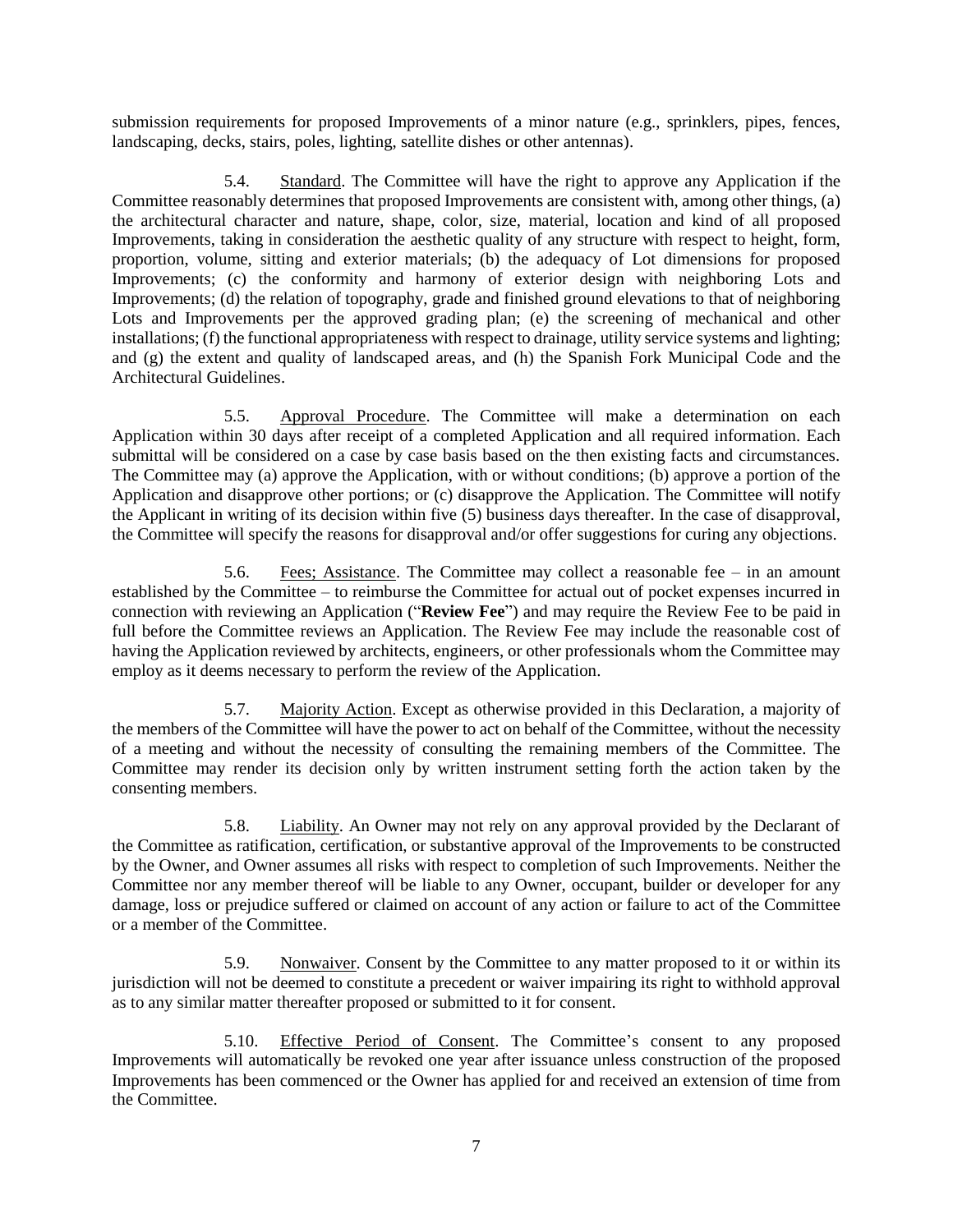5.11. Further Approvals. Nothing herein shall limit the authority of the City to approve all building plans and specifications pursuant to applicable law.

### 6. RESTRICTIONS

<span id="page-8-1"></span>6.1. Prohibition against further subdivision. No Lot may be further subdivided or otherwise separated into smaller parcels without the approval of the Committee and the City.

### 6.2. Permitted Use.

(a) Residential Use. Subject to the provisions of Section [6.2\(b\),](#page-8-0) the Property will be used for residential purposes only.

<span id="page-8-0"></span>(b) Commercial Use Restricted. Except with the consent of the City and the Committee, no trade, craft, business, profession, commercial or similar activity of any kind will be conducted on the Property, nor will any goods, equipment, vehicles, materials or supplies used in connection with any trade, service or business be kept or stored on the Property. Nothing in this Section will be deemed to prohibit (i) activities relating to the rental or sale of Residences; (ii) the right of Declarant or any contractor or homebuilder to construct a Residence on any Lot, to store construction materials and equipment on such Lots in the normal course of construction, and to use any Residence as a sales or rental office or model home or apartment for purposes of sales or rental; and (iii) the right of the Owner of a Lot to keep his/her business or professional records or accounts, handle his/her personal business or professional telephone calls, or confer with business or professional associates, clients or customers in his/her Residence, *provided, however*, there is no external evidence thereof and such use complies with City home occupation/business ordinances. The Committee will not approve commercial activities otherwise prohibited by this Section unless the Committee determines that only normal residential activities would be observable outside of the Residence and that the activities would not be in violation of applicable City ordinances. Notwithstanding the foregoing, the following commercial uses are permitted: hair salon, CPA firm, attorney, or photographer, so long as such business is operated exclusively by an Owner with no outside employees or contractors working on the Lot.

(c) Transient Lodging Use Prohibited. Lots will be used for residential housing purposes only and will not be rented in whole or in part for transient lodging purposes, boarding house, "'bed and breakfast," or other uses for providing accommodations to travelers. No lease of any Lot will be for a period of less than 30 days. No Lot will be subjected to time interval ownership.

(d) Use of Temporary Structures as a Residence Prohibited. No trailer, mobile home, camper, camper shell, tent, shack, garage, barn, shed, outbuilding, basement of an incomplete building, or temporary building or structure of any kind will be used at any time for a residence, either temporary or permanent.

(e) Unlawful Use Prohibited. No unlawful use will be made of the Property or any part thereof, and all valid laws, zoning ordinances and regulations of all governmental bodies having jurisdiction over the Property will be observed.

6.3. Permitted Structures. No structures will be erected or permitted to remain on any Lot except a Residence and structures normally accessory thereto which comply with the Architectural Guidelines and are approved by the Committee. Garages, sheds, storage units, private greenhouses, private swimming pools and other outbuildings may be erected and maintained on a Lot, provided they are compatible with the Residence, comply with the Architectural Guidelines, and are approved by the Committee. No mobile home, trailer house, or other previously erected, used or temporary structure may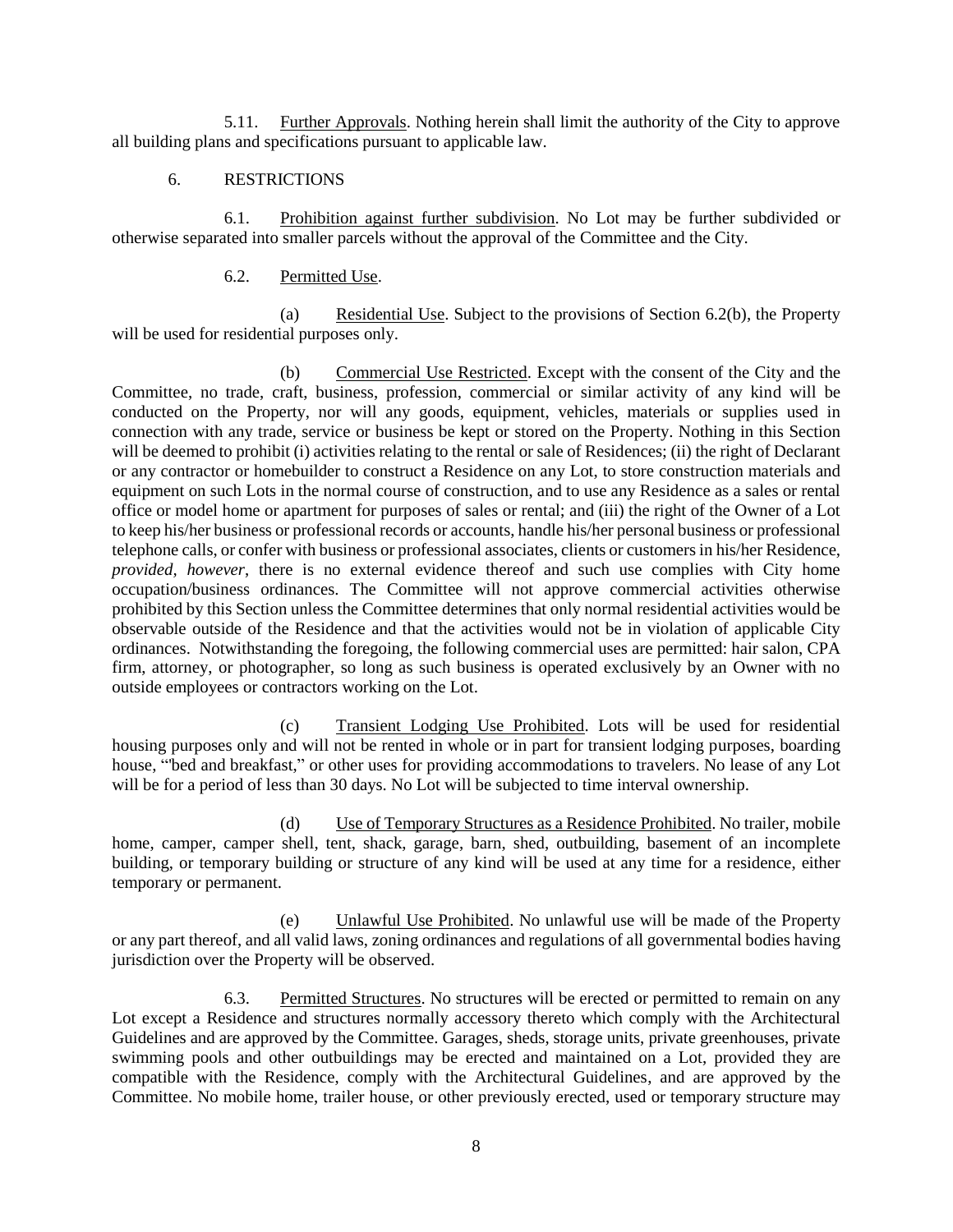be installed or maintained on any Lot. No derrick, oil well, tunnel, mineral excavation, shafts or other such structure designed for use in drilling for oil, natural gas, water or minerals will be erected or maintained on any Lot.

6.4. Minimum Square Footages. The square footage of each Residence shall comply with the minimum lot dimensions set forth in the Spanish Fork Municipal Code, as amended (see Table 1 of the Municipal Code for a summary of the minimum lot dimensions).

6.5. Setbacks. Setbacks will be in conformance with the Spanish Fork Municipal Code, as amended (see Table 1 of the Municipal Code for a summary of the setback requirements).

6.6. Height. The height of Residences shall comply with the Spanish Fork Municipal Code, as amended (see Table 1 of the Municipal Code for a summary of the height restrictions).

6.7. Completion Required Before Occupancy. No Residence may be occupied prior to its completion and the issuance of a certificate of occupancy by the City.

6.8. Residence to be Constructed First. No garage, storage unit or other outbuilding may be constructed prior to the construction of the Residence on the Lot.

6.9. Architectural Style and Compatibility of Improvements. There shall be a comprehensive architectural theme set forth in the Architectural Guidelines that places emphasis on building design and form.

6.10. Landscaping; Irrigation. All front yards, side yards and rear yards will be landscaped and irrigated. Landscaping will include a combination of turf, native grasses, trees, shrubs and other landscaping materials. For small areas visible from other Lots or the street, an Owner may place rock, bark, or other non-growing materials as a substitute for grass or ground cover; provided that in no event may such materials be used for a driveway or parking area.

6.11. Landscaping Required. Within sixty (60) days following the closing of an Owner's purchase of a Residence, each Owner shall install Minimal Landscaping. "**Minimal Landscaping**" shall include the complete installation of front yard landscaping, including grass from the front of the Resident to the street, and underground automated sprinklers. If an Owner's closing occurs after October 15 and before April 15, the Owner shall have until July 15 to complete the Minimal Landscaping. On corner Lots, Minimum Landscaping shall also include the installation of grass and underground automated sprinklers in the area consisting of the side of the house adjacent to the street, from the front yard landscaping to the rear property boundary. After such sixty (60) day period, all parts of the Lot visible from the street (including side yards) must remain landscaped and irrigated (e.g., no bare soil, weed patch, dead grass, etc.). Within eighteen (18) months following the closing of an Owner's purchase of a Residence, the Owner shall complete the remaining landscaping in the back yard and side yards, including grass and installation of underground automated sprinklers.

6.12. Driveways and Parking Areas. Driveways, parking areas, and other flat paved areas may be concrete, exposed aggregate concrete, stamped concrete, brick, or pavers. Motor vehicles, trailers, RVs, boats, etc., may not be parked on any other type of surface other than those listed in the preceding sentence. Any parking areas must be approved by the Committee and may be installed on a sideyard, provided that such work must be complete within thirty (30) days after removing any grass, vegetation, or other surface. Notwithstanding anything herein to the contrary, gravel and asphalt areas are not permitted on a Lot.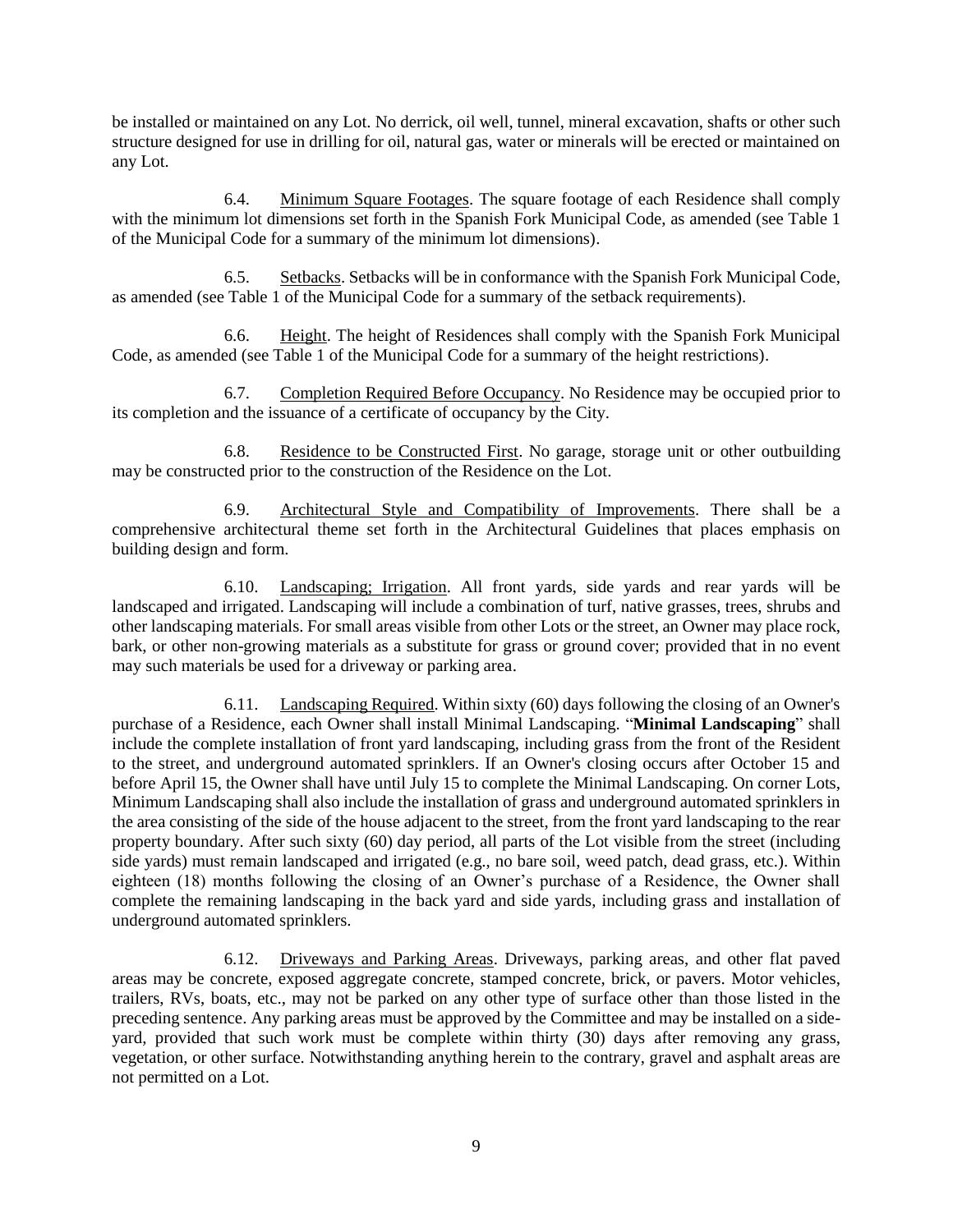6.13. Grading and Drainage. Each Lot Owner will minimize surface water runoff flowing from its own Lot. Each Owner will be responsible for grading his/her Lot to required specifications and will not hold Declarant responsible for any damage caused by drainage on or off his/her Lot. All grading associated with construction of a Residence will be completed prior to occupancy. All drainage swales located within the public utility and drainage easements and the perimeter of all Lots, as depicted on the Plat, are to remain unaltered. It is the responsibility of each Owner to maintain the drainage swales on such Owner's Lot. Declarant hereby reserves unto itself, for the benefit of all Lot Owners, a perpetual drainage easement over each Lot, with such drainage easement area to be located in the same location as all public utility easements identified on the Plat (or the same location as other public utility easement areas described herein). The purpose of such drainage easement is to allow a comprehensive drainage system to be developed for the Project, which system may include, drains, pipes, pumps, etc.

6.14. Fences, Walls, Hedges and Screens. No fences, walls hedges or non-living screens will be constructed on any Lot without approval from the Committee. The color of any fence is subject to approval by the Committee. No fences, hedges, shrubs or other living landscaping or screens of any kind will be erected so as to pose a hazard to vehicular or pedestrian traffic, particularly near a driveway entrance. Fences may not exceed 6 feet in height. Side yard fences will not extend toward the front of the Lot beyond the front yard setback. Retaining walls exceeding 4 feet in height must be designed and certified as structurally sound by a civil or structural engineer. All fencing, walls, hedges or similar structures will be maintained in a first-class and attractive manner. When an Owner's installation, modification, removal or replacement of a fence, wall, hedge or other structure or landscaping element risks weakening the lateral support of an adjoining Owner's property, such Owner will install and maintain bracing to support and protect against damage to the adjoining Owner's property. Permitted fence materials include vinyl and masonry, subject to the requirements set forth in the Architectural Guidelines. Wood and chain-link fencing are prohibited.

6.15. Maintenance Responsibility. All Lots and the Improvements thereon will be maintained in a clean, sanitary, attractive and marketable condition and in good repair at all times and in such fashion as not to create a hazard or nuisance. Such maintenance will include, without limitation, repair and replacement of roofs, gutters, downspouts, exterior building surfaces, glass surfaces, walks, landscaping and other exterior Improvements. Each Owner will keep all shrubs, trees, grass and plantings of every kind on its Lot neatly trimmed and properly cultivated and will keep its Lot free of trash, weeds and other unsightly material. Each Owner will be responsible for maintaining utility lines within its Lot. Damage caused by fire, flood, storm, earthquake, riot, vandalism, or other causes will be restored within a reasonable period of time. Any monuments or fences that abut Public Areas shall be the responsibility of the Owner of the Lot on which each portion of such monument or fence is located.

6.16. Nuisances. No nuisance will be permitted to exist or operate upon any Lot so as to be offensive or detrimental to any other property in the vicinity thereof or its occupants. Until the Declarant Control Period terminates, the Declarant, in its sole discretion, shall have the right to determine the existence of any nuisance.

(a) Noxious or Offensive Activity. No noxious or offensive activity will be carried out on any Lot or in any part of the Property, including, without limitation, the creation of loud or offensive noises or odors that detract from the reasonable enjoyment of the Property.

(b) Unsightliness. No unsightliness will be permitted on any Lot. This will include, without limitation, the open storage of any building materials (except during the construction of any Residence or addition); open storage or parking of farm or construction equipment, trucks larger than pick-up trucks (except during periods of actual loading and unloading); accumulations of lawn or tree clippings or trimmings; accumulations of construction debris or waste; household refuse or garbage except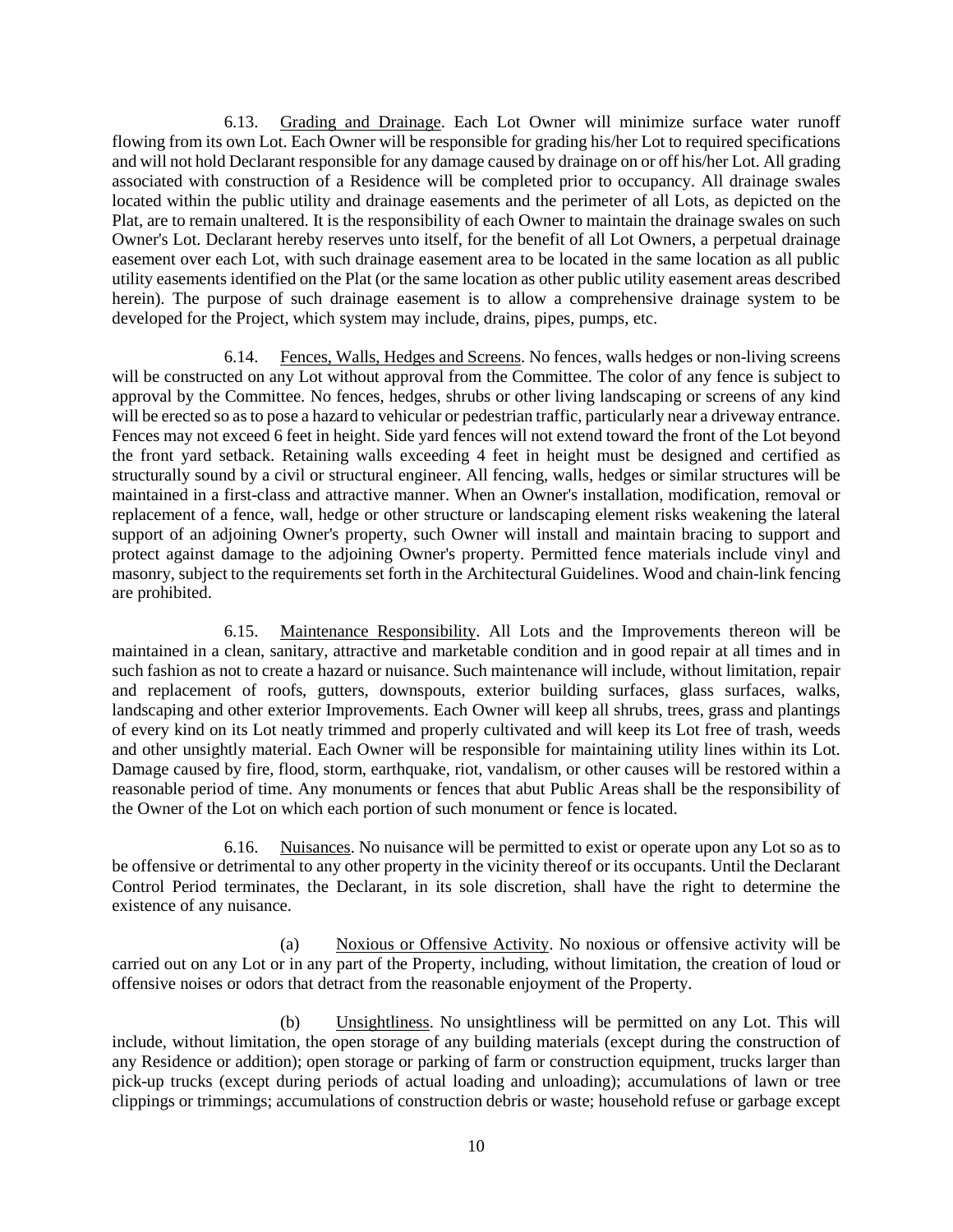as stored in tight containers screened from view in an enclosure such as a garage; and the storage or accumulation of any other material, vehicle, or equipment on the Lot in a manner that is visible from any other Lot or any street. No major mechanic work or repairs are to be conducted in the front yards or driveways of houses. All of the foregoing restrictions shall also apply to all Owners other than Declarant to the Public Areas located within the Project.

(c) Lights. Any outdoor lighting will be designed to direct the light downward and limit the field of light to the confines of the Lot on which it is installed. All outdoor lighting must be approved by the Committee and will comply with the night sky lighting requirements of the City.

(d) Sounds. No continuously barking dogs, loud speakers or noise-making devices may be used, maintained or permitted to continue on any Lot in a way that annoys or disturbs other Owners or residents or creates noise that might reasonably be expected to annoy or disturb other Owners or residents, except for security or fire alarms and noise incident to legitimate construction and maintenance work.

(e) Kennels. No kennel or dog run may be placed closer than 20 feet to any Residence other than the Residence of the Owner of the kennel. No wire fencing shall be allowed which is unscreened from the view of adjoining Lots.

(f) Pests. No Owner will permit any thing or condition to exist upon any portion of the Property which will induce, breed or harbor infectious plant diseases or noxious insects or vermin.

(g) Solar Panels. Solar panels may not be installed, mounted or maintained in an area that is visible from any Public Area within the Project. No solar panels may be mounted to any portion of the roof or wall of any structure within the Project. Solar panels may be mounted in the backyard so long as the height of such solar panel array does not exceed 8 feet in height and is screened so as not to be visible from any Public Area.

6.17. Hazardous Activity Forbidden. No activity may be conducted on any Lot that is, or would be considered by a reasonable person to be unreasonably dangerous or hazardous, or which could lead to the cancellation of a conventional homeowner's insurance policy. This includes, without limitation, the storage of caustic, toxic, flammable, explosive or hazardous material in excess of those reasonable and customary for household uses, the discharge of firearms, and setting open fires (other than properly supervised and contained barbecues).

6.18. Animals. Except as permitted by this Section, no wild or dangerous animals, cows, pigs, sheep, fowl, livestock, or animals will be allowed within the Property. Any animal that bites any person shall be deemed to be dangerous and must be removed from the Property. Ordinary household pets (but not more than two cats and two dogs) that do not constitute a nuisance may be kept on a Lot. Without exception, all dogs will be restrained on a leash when off the Owner's Lot. Animal owners are responsible to immediately pick up all animal droppings that are deposited on the Property outside of their own Lot. In no case may any household pet or other animal be kept at or around the Residence be allowed to create a nuisance for neighboring Lot Owners due to noise, frequent episodes of continuous barking, odors, or similar nuisances.

6.19. Motor Vehicles. The use of motorcycles and other motorized recreational vehicles that are street legal shall be limited to ingress and egress from the Project. Operation of a motor vehicle that is not street legal is prohibited. Inoperable motor vehicles, boats, campers, camper shells, and trailers are permitted to be stored on a Lot if they are screened and not a nuisance to surrounding Owners. No motor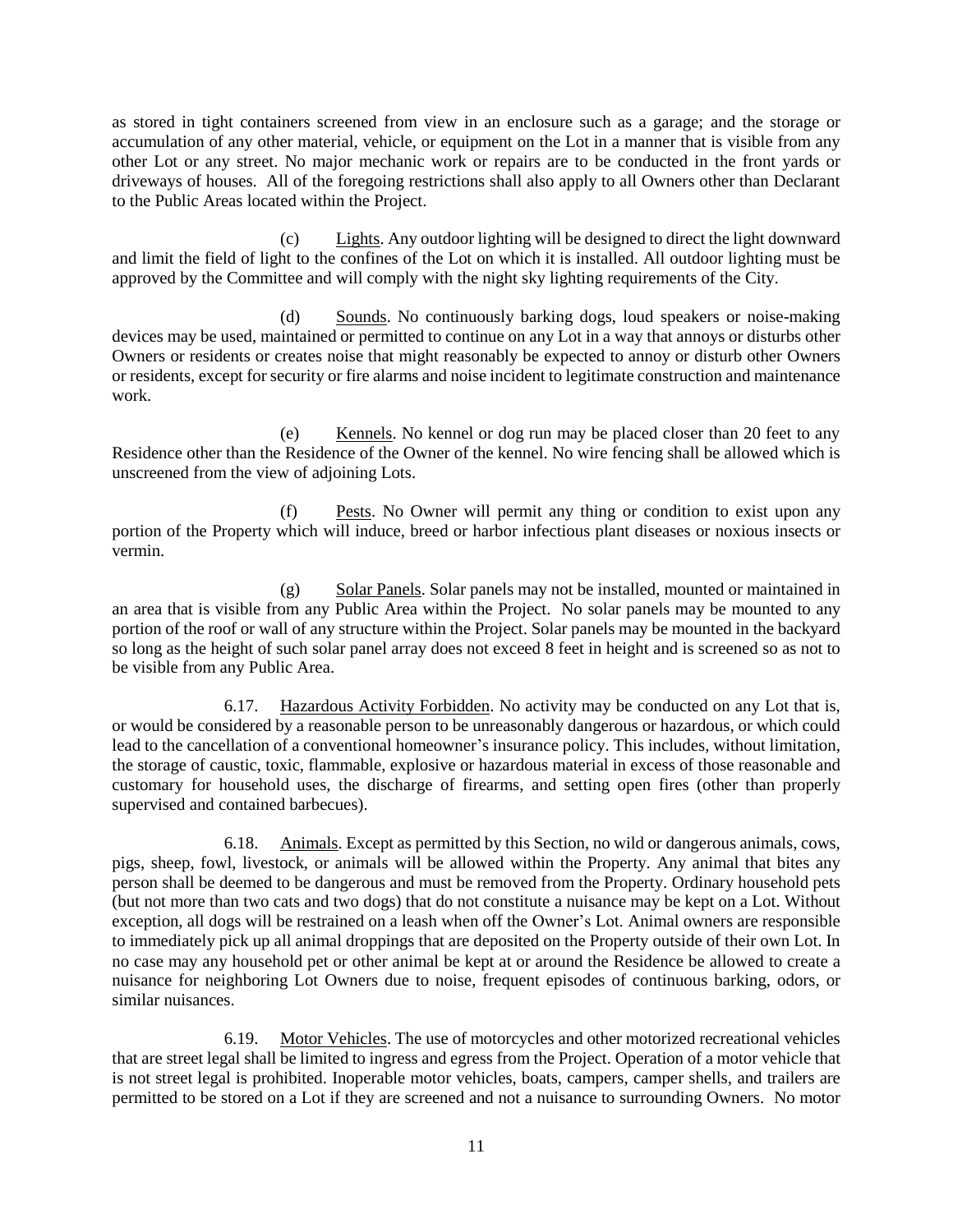vehicles that leak oil or other fluids may be parked on the streets or the primary driveway of a Lot. An Owner will be responsible for removing the stains caused by any such fluids.

6.20. Signs. No signs will be permitted on any Lot or within the Property, except as otherwise provided in this Section. Traffic-control signs may be placed on the Property by the City. Forsale or rent signs may be placed on Lots, provided no such sign may exceed 6 square feet. Political signs supporting a candidate for office may be placed on Lots during an election season, provided no such sign may exceed 6 square feet. Temporary welcome home signs (e.g., for persons returning from active military service or similar) are permitted. Declarant may erect signs of any size within the Property for purposes of marketing the Property or any portion thereof, including announcing the availability of Lots or providing sales information. Any signs other than those permitted above shall require the prior written consent of the Committee. Any nonconforming sign may be immediately removed by Declarant, the Committee, or any other Owner; *provided, however*, that an Owner may not under any circumstances remove a sign installed by the Declarant.

6.21. Underground Utilities. All gas, electrical, telephone, television, and any other utility lines must be underground, including lines within any Lot which service installations entirely within that Lot.

6.22. Service Facilities. Clothes lines, service yards and storage yards are prohibited. Exterior mechanical equipment must be screened so as not to be visible from adjoining Lots.

6.23. Sewer Connection Required. All Lots are served by sanitary sewer service, and no cesspools, septic tanks or other types of waste disposal systems are permitted on any Lot. All Residences must be connected to the sanitary sewer system.

6.24. Fuel Storage. No fuel, oil, gasoline, propane, or other fuel storage tanks may be installed or maintained on the Property. Residences will be heated with natural gas, solar or electric heat. Propane or other such containerized fuels may be used only during construction of a Residence until the permanent heating system is installed and operational. Notwithstanding the foregoing, the following will be permitted: (i) propane tanks for outdoor barbecues, (ii) small gas cans for lawn mowers, snow blowers, and other small engine tools used for landscaping.

6.25. Antennas. Antennas must be enclosed within a structure and not roof-mounted except that no more than two satellite dishes, each measuring less than 24 inches in diameter, will be permitted. No ham radio receiver or transmitter antenna or other similar device will be attached to or installed on the exterior portion of any Residence, outbuilding, or Improvement placed on any Lot without the approval of the Committee.

6.26. Rubbish and Trash. Dumping of trash or rubbish onto Public Areas or Lots is prohibited. Yard rakings, dirt and other material resulting from landscaping work may not be dumped onto Public Areas or other Lots.

6.27. Completion of Construction. The construction of any structure on any Lot including painting and all exterior finish, will be completed within 12 months from the beginning of construction so as to present a finished appearance when viewed from any angle. In the event of undue hardship due to weather conditions, this provision may be extended for a reasonable length of time upon approval of the Committee. The construction area will be kept reasonably clean, free of litter and in workmanlike order during the construction period. If construction has not commenced upon any Lot within 12 months after acquisition by the Owner, the Owner will install the sidewalk, landscape, irrigate and maintain the Lot fully. The Committee may waive this requirement if it determines that construction will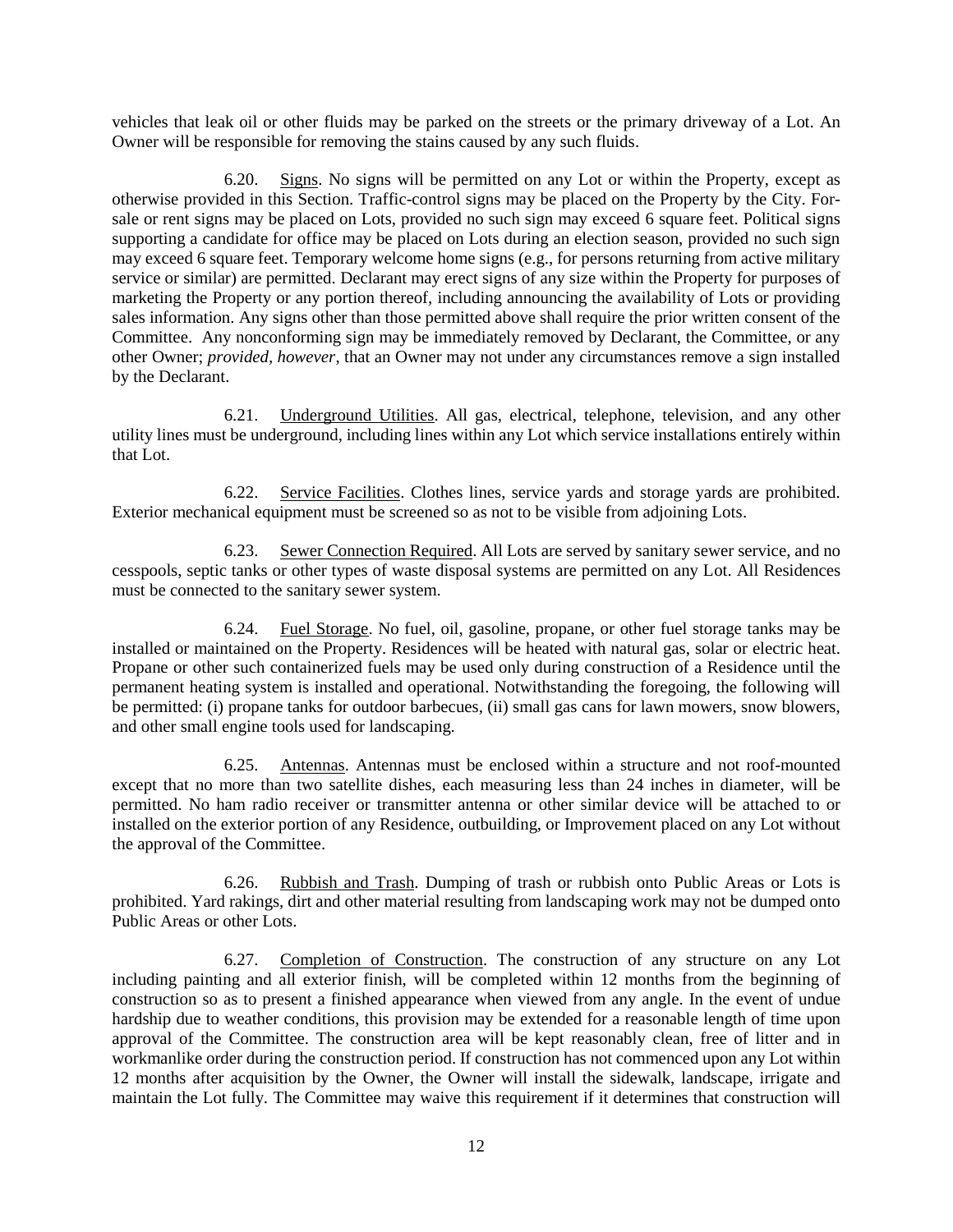commence within a reasonable time. In any case, all unimproved Lots will be kept in a neat and orderly condition, free of brush, vines, weeds and other debris, and grass thereon will be cut or mowed at sufficient intervals to prevent creation of a nuisance or fire hazard.

6.28. Garage Sales. Only periodic garage sales will be permitted on a Lot, not to exceed two (2) garage sales per calendar year.

6.29. Variances. A variance from the standards and restrictions set forth in this Section [6](#page-8-1) may be allowed only with the approval of the Committee, for good cause shown.

6.30. Application to Additional Property. A declaration annexing Additional Property may establish restrictions governing the use and conduct of the Additional Property that are more or less restrictive than the restrictions governing the Property.

6.31. Compliance with the Law. All activities on the Lots and use of the Lot will comply with applicable laws.

6.32. Exclusion for Declarant. The limitations set forth in this Section [6](#page-8-1) may not be enforced against the Declarant during the Declarant Control Period.

# 7. ENFORCEMENT

Declarant or the Owner of a Lot or any portion of a Lot shall have the right to enforce, through any permitted proceeding at law or in equity, the terms, provisions, restrictions and requirements of this Declaration. Any failure to insist upon the strict performance of or compliance with any of the terms, provisions, covenants and requirements of this Declaration shall not result in or be construed to be an abandonment or termination of this Declaration or any waiver of the right to insist upon such performance or compliance with the terms of this Declaration in the future. If any action or proceeding is brought because of a default under, or to enforce or interpret any of the covenants, provisions, or requirements of, this Declaration, the party prevailing in such action shall be entitled to recover from the unsuccessful party reasonable attorneys' fees (including those incurred in connection with any appeal).

# 8. AMENDMENT; REPEAL; AND TERM

During the Declarant Control Period, this Declaration may be amended or repealed by signature of the Declarant. After the Declarant Control Period, this Declaration may be amended or repealed by signature of the Declarant (if Declarant owns a Lot) and at least 50% of the Lot Owners. Any approved amendment must be recorded in the Utah County Recorder's Office. This Declaration shall be effective upon the date of recordation hereof and, as amended from time to time, shall continue in full force and effect for a term of twenty-five (25) years from the date of recordation. From and after such date, this Declaration, as amended, shall be automatically extended for successive periods of ten years each, unless there is an affirmative vote to terminate this Declaration by the then Owners casting 50% of the total votes cast at an election held for such purpose within six months prior to the expiration of the initial effective period hereof or any ten-year extension period.

### 9. MISCELLANEOUS PROVISIONS

9.1. Joint Owners. In any case in which two or more persons share the ownership of any Lot, regardless of the form of ownership, the responsibility of such persons to comply with this Declaration will be a joint and several responsibility and the act or consent of any one or more of such persons will constitute the act or consent of the entire ownership interest.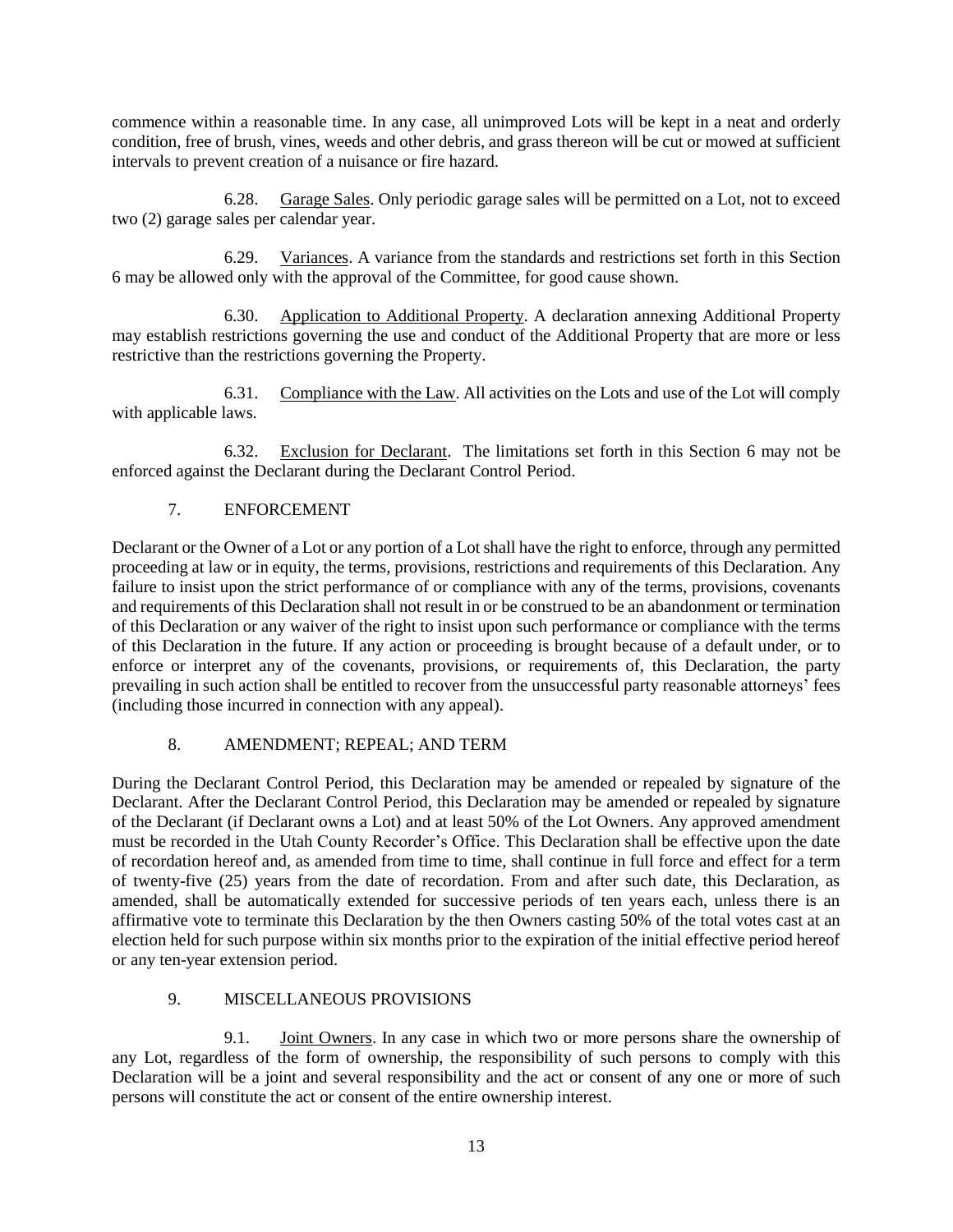9.2. Affiliates. Affiliates entering the Property under rights derived from an Owner will comply with all of the provisions of this Declaration restricting or regulating the Owner's use, improvement or enjoyment of its Lot and other areas within the Property. The Owner will be responsible for obtaining such compliance and will be liable for any failure of compliance by its affiliates in the same manner and to the same extent as if the failure had been committed by the Owner himself.

### 9.3. Remedies.

(a) Any single or continuing violation of the covenants contained in this Declaration may be enjoined in an action brought by the Declarant (for so long as the Declarant is the Owner of any Lot or any other portion of the Property) or by any other Owner. In any action brought to enforce these covenants, the prevailing party shall be entitled to recover as part of its judgment the reasonable costs of enforcement, including attorney's fees and costs of court. Furthermore, for so long as the Declarant is the Owner of any Lot, the Declarant shall be entitled to impose a fine of \$100.00 against an Owner for each 10-day period in which the Owner fails or refuses to remedy a violation of the covenants in this Declaration after receiving written notice from the Declarant of the violation. Thus, by way of example only, if an offending Owner fails to remedy a violation for a period of 30 days following receipt of written notice of the violation, the Owner shall be responsible for payment of a fine in the amount of \$300.00. Unpaid fines shall accrue interest at the rate of 18% per annum until paid in full. In any action to collect the fine or enforce this provision, the Declarant shall be entitled to recover all reasonable costs and attorney fees incurred in such action. Furthermore, the fine shall be secured by a lien against the offending Owner's Lot, which lien may be enforced and foreclosed in the same manner as a mechanic's lien under the applicable statutes in the State of Utah, with the Declarant or the Committee authorized to file such lien. Declarant may use collected fines to defray expenses incurred in enforcing this Declaration or other expenses related to the Project. An Owner may not seek any remedies available hereunder against an offending Owner unless such Owner provides at least 30 days written notice to the offending Owner, and the conditions outlined in such written notice are not corrected within such 30-day period.

(b) Nothing in this Declaration shall be construed as limiting the rights and remedies that may exist at common law or under applicable federal, state or local laws and ordinances for the abatement of nuisances, health and safety, or other matters. These covenants shall be construed to be in addition to any other remedies available at law or in equity.

(c) The remedies available under this Declaration and at law or equity generally are not to be considered as exclusive, but rather as cumulative.

9.4. Nonwaiver. Failure by any Owner of Declarant to enforce any covenant or restriction contained in this Declaration will in no event be deemed a waiver of the right to do so thereafter.

9.5. Rule Against Perpetuities. Each provision contained in this Declaration which is subject to the laws or rules sometime referred to as the rule against perpetuities or the rule prohibiting unreasonable restraints or alienation shall continue and remain in full force and effect (unless otherwise terminated hereunder) for the period of 21 years following the death of the last survivor of the issue of Mitt Romney, and the now living children of such issue, or whatever greater time period that may be allowed by applicable law.

9.6. Construction; Severability; Number; Captions. This Declaration will be liberally construed as an entire document to accomplish the purposes thereof as stated in the introductory paragraphs hereof. Nevertheless, each provision of this Declaration will be deemed independent and severable, and the invalidity or partial invalidity of any provision will not affect the validity or enforceability of the remaining part of that or any other provision. As used in this Declaration, the singular will include the plural and the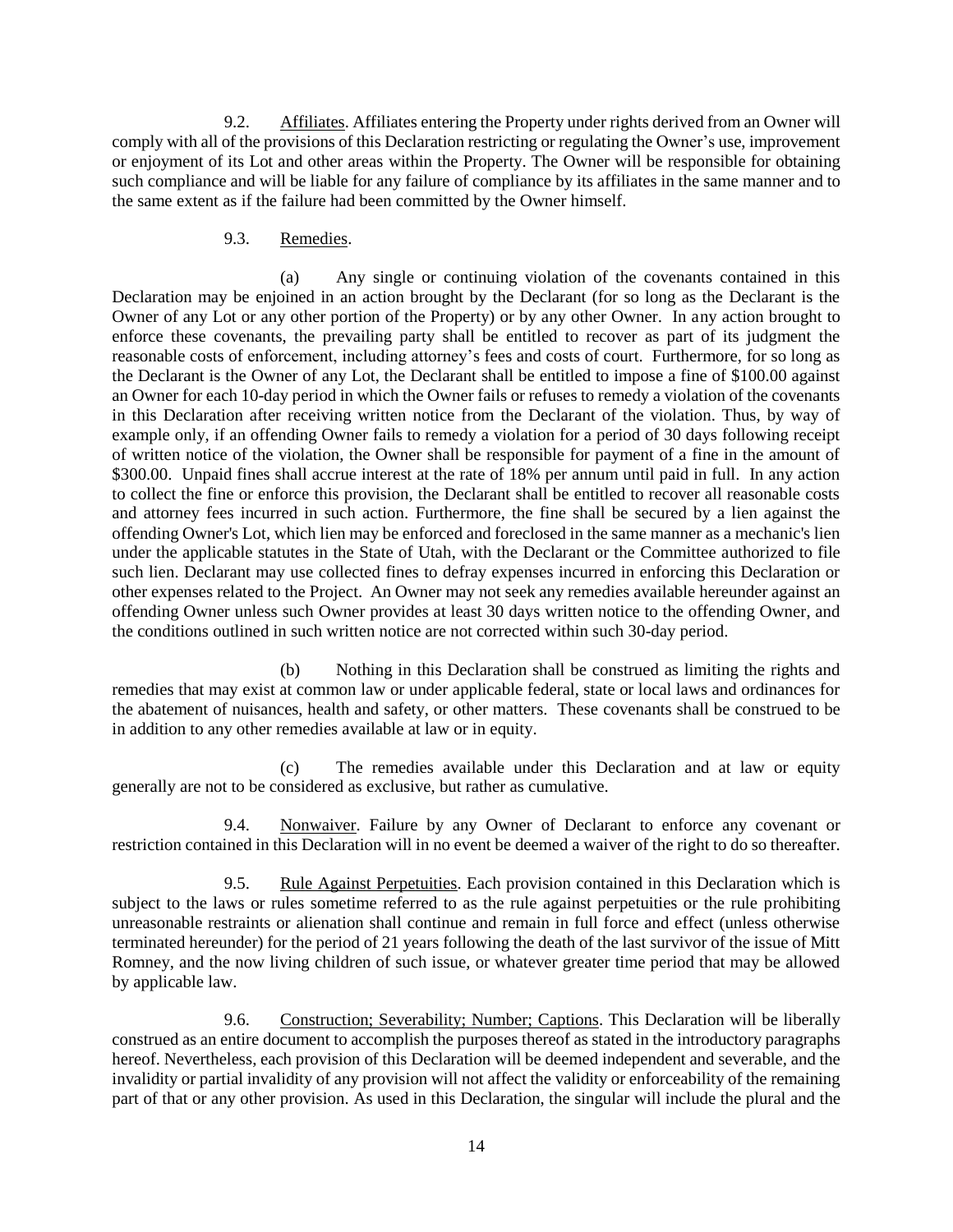plural the singular, and the masculine and neuter will each include the masculine, feminine and neuter, as the context requires. All captions used herein are intended solely for convenience of reference and will in no way limit any of the provisions of this Declaration.

9.7. Notices and Other Documents. Any notice or other document permitted or required by this Declaration may be delivered either personally or by mail. Delivery by mail will be deemed made 48 hours after having been deposited in the United States mail as certified mail, with postage prepaid, addressed as follows: If to Declarant, Meadow Creek Subdivision, LLC, 16650 South State Street, Suite 300, Draper, Utah 84020; if to an Owner, at the address given at the time of the Owner's purchase of a Lot, or at the Lot. The address of a party may be changed at any time by notice in writing delivered as provided herein.

9.8. Mortgagee Protection. A breach of any of the covenants, provisions, or requirements of this Declaration shall not result in any forfeiture or reversion of title or of any other interest in the Property. A breach of any of the covenants, provisions, or requirements of this Declaration shall not defeat, impair or render invalid the lien of or other rights under any Mortgage. Unless and until it enters into possession or acquires title pursuant to foreclosure, trustee's sale or any arrangement or proceeding in lieu thereof, a Mortgagee shall have no obligation to take any action to comply with, and may not be compelled to take any action to comply with, any of the covenants, provisions, or requirements of this Declaration except the obligation to subordinate its lien or security interest to this Declaration.

[*signatures and acknowledgments on following page*]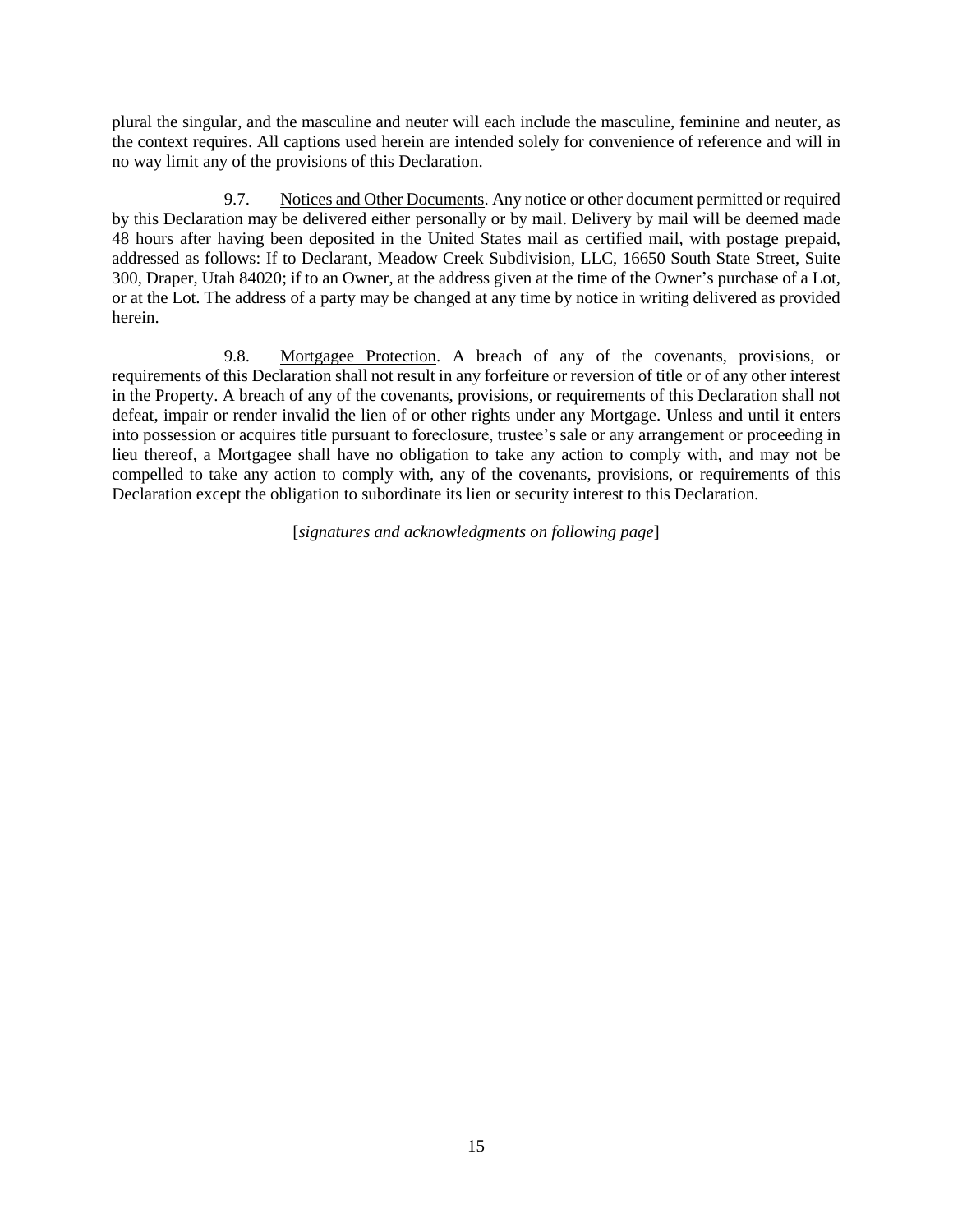Declarant has executed this Declaration as of the date first set forth above.

DECLARANT:

Meadow Creek Subdivision, LLC, a Utah limited liability company

| $\rm\,By:$    |  |
|---------------|--|
| Printed Name: |  |
| Title:        |  |

### STATE OF UTAH ( ) ) ss. COUNTY OF SALT LAKE )

The foregoing instrument was acknowledged before me this \_\_\_\_ day of \_\_\_\_\_, 2016, by a manager of Meadow Creek Subdivision, LLC, on behalf of such company.

Notary Public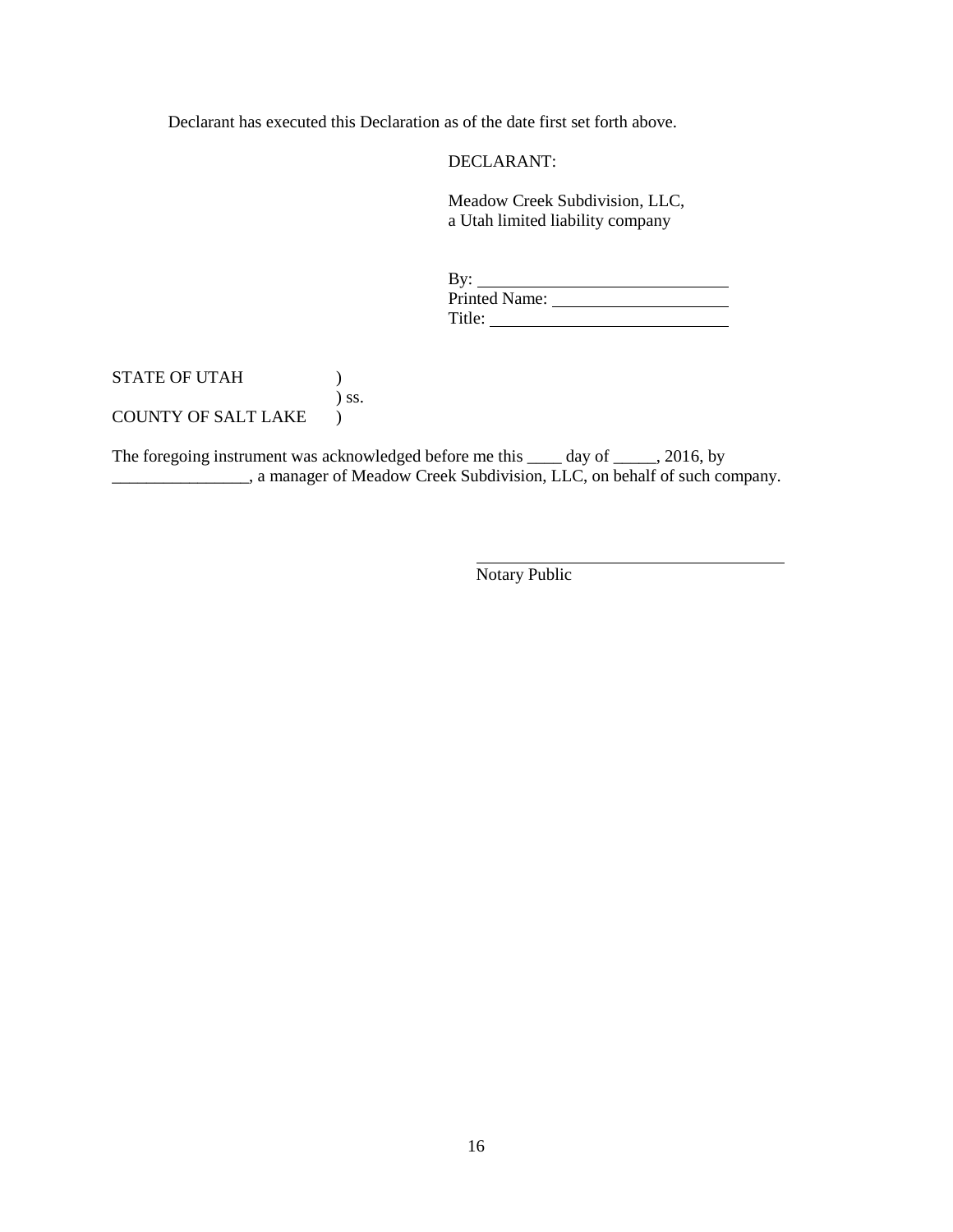# CONSENT OF LIENHOLDER

Bank of Utah ("**Lender**"), as the holder of a lien encumbering certain real property pursuant to that certain Construction Deed of Trust dated January 26, 2016, executed by Meadow Creek Subdivision, LLC, a Utah limited liability company, as trustor, to Bank of Utah, as trustee, for the benefit of the Lender, as beneficiary, which was recorded on February 1, 2016, as Entry No. 8560:2016, in the official records of Utah County, Utah (the "**Deed of Trust**"), consents to the recording of this Declaration and subordinates its lien arising out of the Deed of Trust to the Declaration, as amended.

BANK OF UTAH

|                      |         | By:                                                                                                                                                                                                                                                                                                                                                                                                           |       |
|----------------------|---------|---------------------------------------------------------------------------------------------------------------------------------------------------------------------------------------------------------------------------------------------------------------------------------------------------------------------------------------------------------------------------------------------------------------|-------|
|                      |         | Name: $\frac{1}{\sqrt{1-\frac{1}{2}}\sqrt{1-\frac{1}{2}}\sqrt{1-\frac{1}{2}}\sqrt{1-\frac{1}{2}}\sqrt{1-\frac{1}{2}}\sqrt{1-\frac{1}{2}}\sqrt{1-\frac{1}{2}}\sqrt{1-\frac{1}{2}}\sqrt{1-\frac{1}{2}}\sqrt{1-\frac{1}{2}}\sqrt{1-\frac{1}{2}}\sqrt{1-\frac{1}{2}}\sqrt{1-\frac{1}{2}}\sqrt{1-\frac{1}{2}}\sqrt{1-\frac{1}{2}}\sqrt{1-\frac{1}{2}}\sqrt{1-\frac{1}{2}}\sqrt{1-\frac{1}{2}}\sqrt{1-\frac{1}{2}}$ |       |
|                      |         | Title:                                                                                                                                                                                                                                                                                                                                                                                                        |       |
|                      |         |                                                                                                                                                                                                                                                                                                                                                                                                               |       |
|                      |         |                                                                                                                                                                                                                                                                                                                                                                                                               |       |
| <b>STATE OF UTAH</b> |         |                                                                                                                                                                                                                                                                                                                                                                                                               |       |
|                      | $)$ SS. |                                                                                                                                                                                                                                                                                                                                                                                                               |       |
| COUNTY OF            |         |                                                                                                                                                                                                                                                                                                                                                                                                               |       |
|                      |         |                                                                                                                                                                                                                                                                                                                                                                                                               | 2016, |
| by                   |         | of Bank of American Fork.                                                                                                                                                                                                                                                                                                                                                                                     |       |

Notary Public